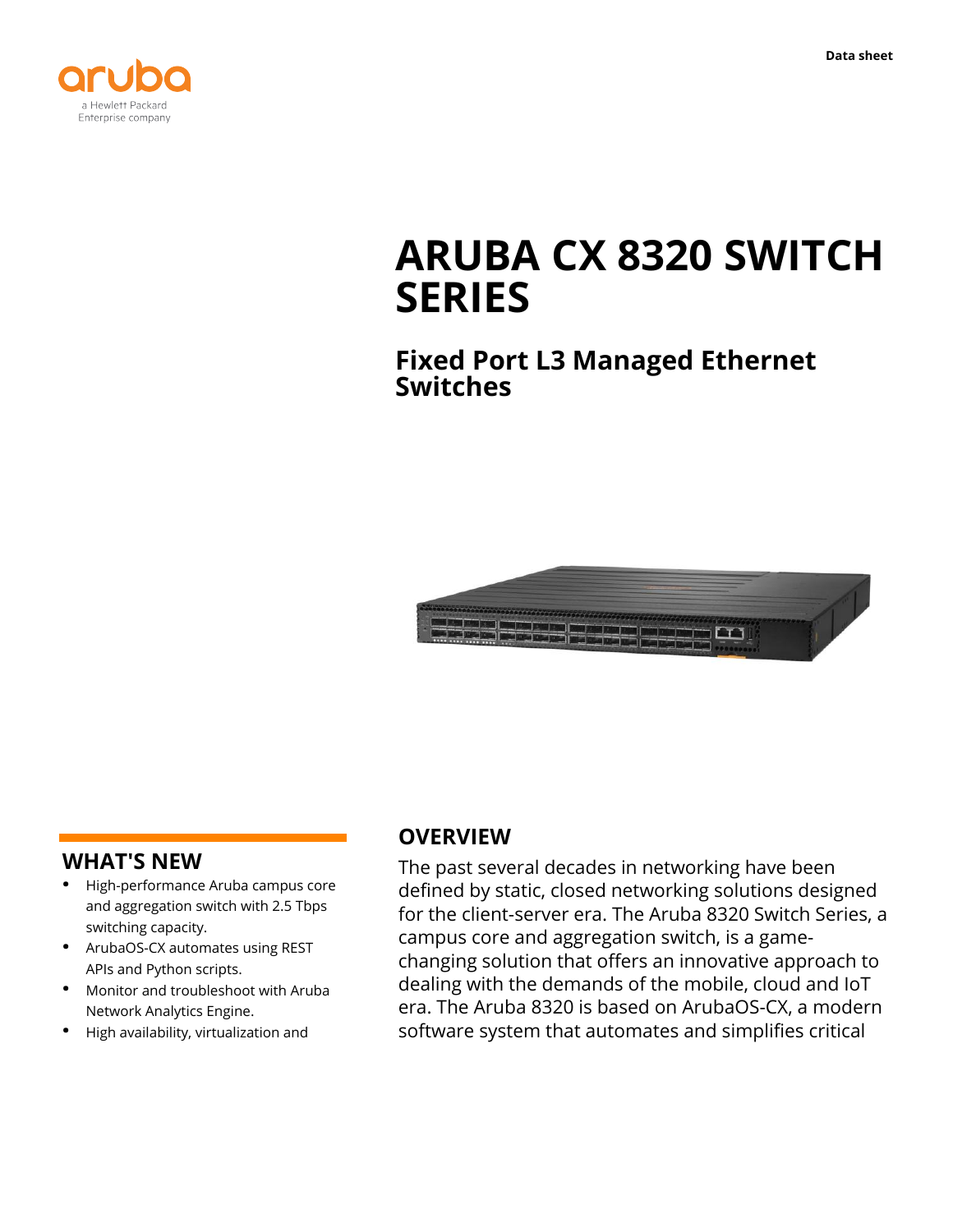simplicity with Aruba VSX.

- **·** Compact 1U switches with 10GbE (SFP/SFP+ or 10GBASE-T) and 40GbE connectivity.
- **·** Advanced Layer 2/3 feature set includes BGP, OSPF, VRF and IPv6.

and complex network tasks, delivers enhanced fault tolerance and facilitates zero-service disruption during planned or unplanned control-plane events. The key innovations in ArubaOS-CX are its micro-services style modular architecture, REST APIs, Python scripting capabilities and the Aruba Network Analytics Engine. The Aruba 8320 Switch Series provides line rate 10GbE and 40GbE in a compact 1U form factor and together with the modular Aruba 8400 Switch, rounds out the Aruba Mobile First switching portfolio with an enterprise core and aggregation solution.

## **FEATURES**

#### **Game-changing Business Agility**

The Aruba 8320 Switch Series is a campus core and aggregation switch solution with an innovative and powerful approach to dealing with the new applications, security and scalability demands of the mobile, cloud and IoT era.

Fully programmable with ArubaOS-CX, it brings automation and visibility and helps troubleshoot via simple scripting.

Aruba Network Analytics Engine provides the ability to monitor and troubleshoot the network, system, application and security related issues easily, through simple python agents and REST APIs.

Offers high-speed fully distributed architecture with 2.5 Tbps switching capacity for always on networking.

Provides robust security and QoS with advanced Layer 2 and Layer 3 features including support for BGP, OSPF, and VRF.

#### **Modern Software System Simplifies and Automates**

The Aruba 8320 Switch Series is based on the new ArubaOS-CX, a modern software system for the core that automates and simplifies many critical and complex network tasks.

The built-in time series database enables customers and developers to develop software modules for historical troubleshooting, as well as analysis of historical trends, to predict and avoid future problems due to scale, security and performance bottlenecks.

It includes stability, independent monitoring and restart of individual software modules, and enhanced software process serviceability functions. And it allows individual software modules to be upgraded for higher availability.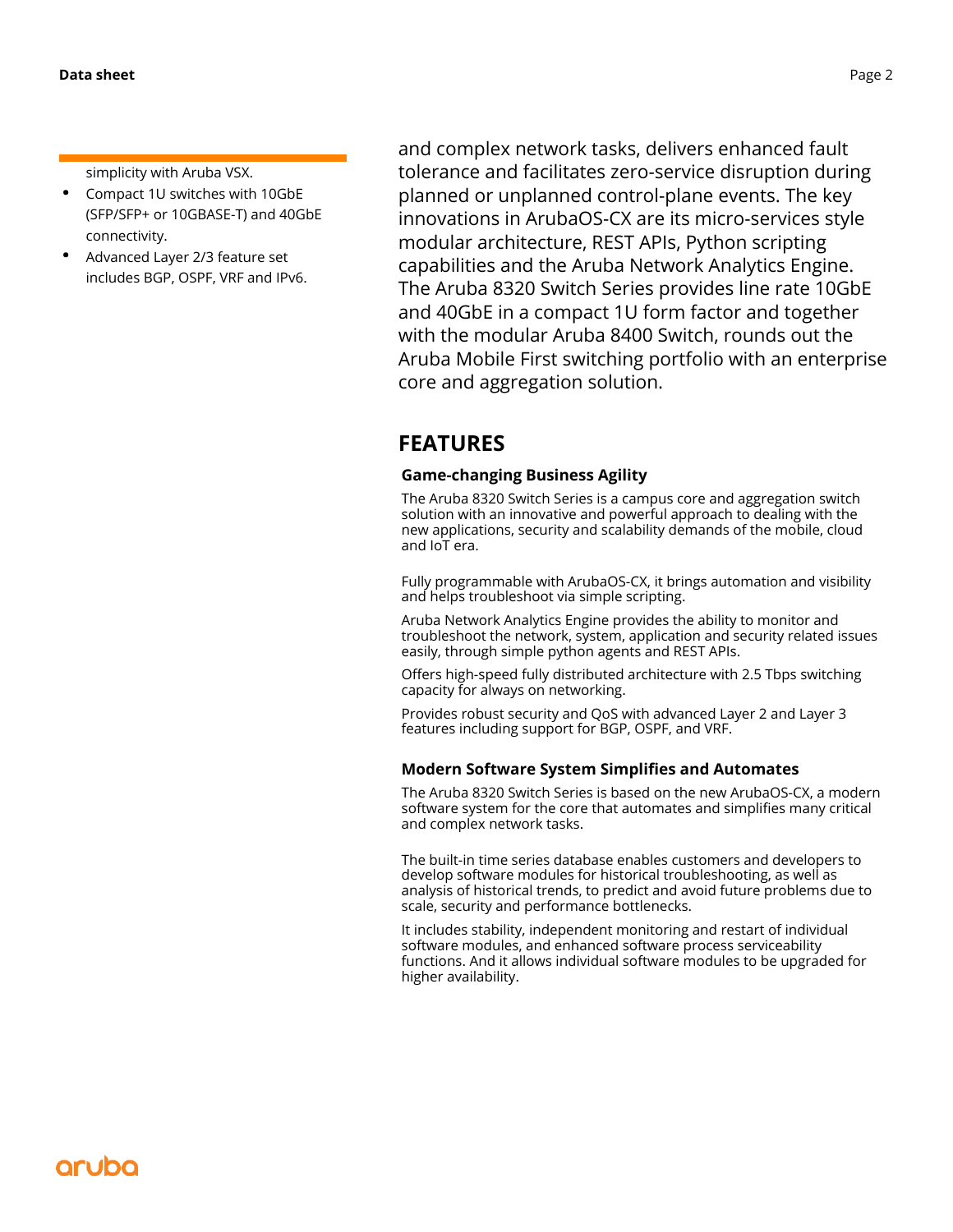#### **High Performance and High Availability**

The Aruba 8320 Switch Series includes a high-speed, fully distributed architecture and provides up to 2.5 Tbps switching capacity to meet the demands and bandwidth-intensive applications today and in the future.

Aruba's new high availability technology is Aruba VSX which has been designed from ground up to deliver the continuous availability, virtualization and simplicity requirements unique to the core of the network. Redundant and hot-swappable power supplies and fans provide additional resiliency.

The compact 1U switch series delivers line rate 10GbE and 40GbE connectivity with very low latency for support of full Internet routes. Optimize for your deployment with a model that provides 32 ports of 40GbE, and models with 48 ports of 10GbE (SFP/SFP+ or 10GBASE-T) with 6 ports of 40GbE.